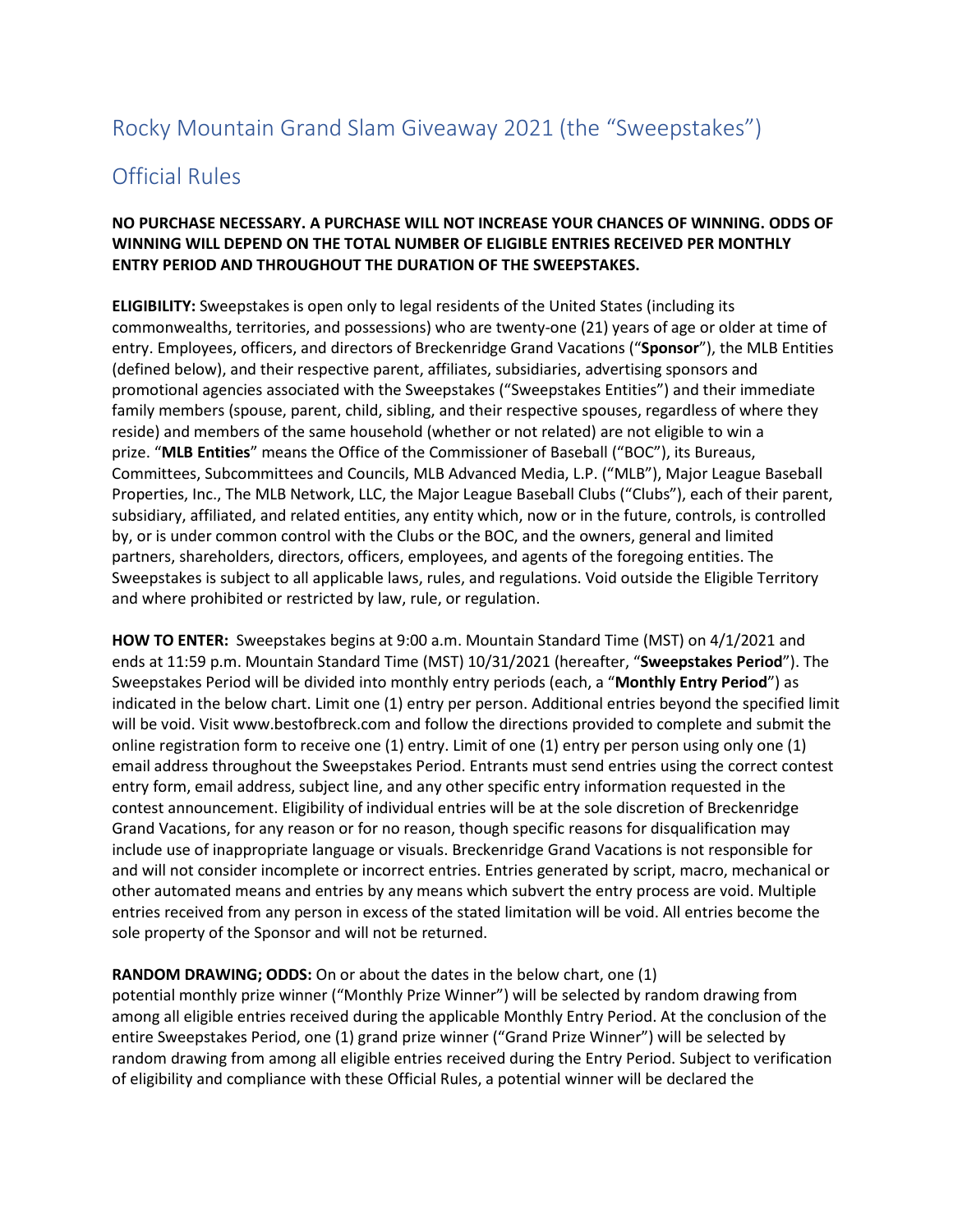official Winner of the Sweepstakes. Odds of winning depend on the total number of eligible entries received per Monthly Entry Period and overall.

| <b>Monthly Entry</b><br>Period | <b>Start Time/Date</b>  | End Time/Date         | <b>Drawing Date</b> |
|--------------------------------|-------------------------|-----------------------|---------------------|
| 1                              | $9:00$ a.m. $4/1/2021$  | 11:59 p.m. 4/30/2021  | 5/3/2021            |
| $\overline{\phantom{a}}$       | 12:00 a.m.<br>5/1/2021  | 11:59 p.m. 5/31/2021  | 6/1/2021            |
| 3                              | 12:00 a.m.<br>6/1/2021  | 11:59 p.m. 6/30/2021  | 7/2/2021            |
| 4                              | 12:00 a.m.<br>7/1/2021  | 11:59 p.m. 7/31/2021  | 8/2/2021            |
| 5                              | 12:00 a.m.<br>8/1/2021  | 11:59 p.m. 8/31/2021  | 9/1/2021            |
| 6                              | 12:00 a.m.<br>9/1/2021  | 11:59 p.m. 9/30/2021  | 10/1/2021           |
| 7                              | 12:00 a.m.<br>10/1/2021 | 11:59 p.m. 10/31/2021 | 11/1/2021           |

**PRIZES: Seven (7) Monthly Prizes Will Be Awarded:** Each Monthly Prize Winner will receive four (4) tickets for Winner and three (3) guests to attend a Colorado Rockies game of their choice (subject to availability and blackout dates), plus autographed Colorado Rockies memorabilia. **One (1) Grand Prize Will Be Awarded:** The Grand Prize Winner will receive: i) 7-nights lodging in a (1) One-Bedroom Breckenridge Unit (quad occupancy) at the Grand Colorado on Peak 8; ii) \$5,000 in the form of a check; and iii) access to a twenty (20) person suite for a 2022 Colorado Rockies game of Winner's choice (subject to availability and blackout dates). **TRANSPORTATION (AND LODGING) FOR PRIZE WINNERS NOT INCLUDED.**

**PRIZE CONDITIONS:** The prize(s) can be redeemed through 9/30/2022**.** Lodging for the Grand Prize Winner is based on availability. Lodging is not available on holidays or peak times, including but not limited to: 12/23/21 - 1/2/22, 1/14/22 – 1/17/22, 2/16/22 - 2/20/22, 3/10/22 - 3/30/22, 7/3-7/4/22. Use of any Major League Baseball game/event/exhibition ticket is subject to the standard terms, conditions, and health and safety policies applicable to the ticket. Seat locations at the game/event/exhibition and, unless otherwise stated in the prize description, exact game/event/exhibition date shall be determined in the sole discretion of Sponsor. Winner's guest(s) must be of legal age of majority in his/her(their) jurisdiction(s) of residence unless accompanied by a parent or legal guardian. Major League Baseball game/event/exhibition dates and times are determined in the sole discretion of the BOC and/or the applicable Club and may be subject to change. The terms and conditions of the tickets awarded as part of the prize will govern in the event a legal game/event/exhibition, as defined by Major League Baseball, is not played or held due to weather conditions, an act of God, an act of terrorism, civil disturbance, or any other reason. Winner and his/her guest(s) agree to comply with all applicable ballpark and venue regulations in connection with the prize; see twinsbaseball.com/ballpark for details. Sponsor and the other MLB Entities reserve the right to remove or to deny entry to the Winner and/or his/her guest(s) who engage in a non-sportsmanlike or disruptive manner or with intent to annoy, abuse, threaten, or harass any other person at the game/event/exhibition. Released Parties (as defined below) will not be responsible for weather conditions; acts of God; acts of terrorism; civil disturbances; local, state, or federal regulation, order, or policy; work stoppage; epidemic, pandemic, or any other issue concerning public health or safety; or any other event outside of their control that may cause the cancellation or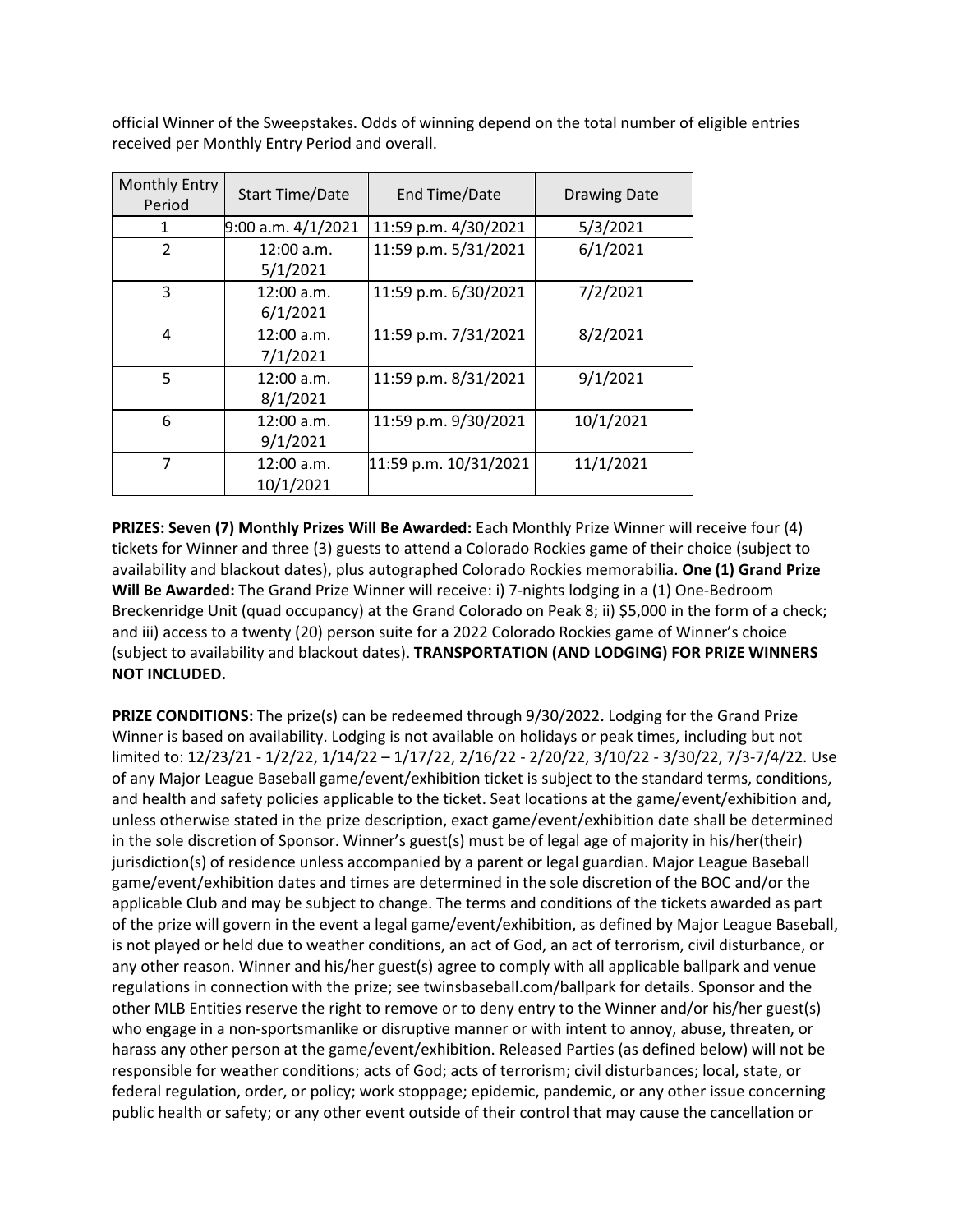postponement of any Major League Baseball game/event/exhibition. Major League Baseball game/event/exhibition tickets awarded as prizes may not be resold, offered for resale, or used for any commercial or promotional purpose whatsoever. Any such resale or commercial or promotional use may result in disqualification and prize forfeiture and may invalidate the license granted by the game/event/exhibition ticket.

**WINNER NOTIFICATION:** Potential winners will be notified by phone and/or email. If a potential winner is unreachable after two (2) business days (for the monthly winners) or five (5) business days (for the Grand Prize Winner), or if that potential winner is unavailable for prize fulfillment, an alternate potential winner will be selected. If Sponsor cannot find an eligible winner for a prize, that prize will not be awarded. Winners are unofficial until they have accepted the prize via phone or email. Each winner is responsible for all federal, state and local taxes and will be required to complete an IRS form W-9. Sponsor reserves the right to withhold prizes until completed form W-9 is received.

**PUBLICITY RELEASE:** Subject to applicable law, the Winner(s) irrevocably grants the Sweepstakes Entities and each of their licensees, and its and their successors, assigns and sub-licensees the right and permission to use their name, voice, likeness and/or biographical material for advertising, promotional and/or publicity purposes in connection with the Sweepstakes, in all forms of media and by all manners (now and hereafter known), and on and in connection with related products, services, advertising and promotional materials (now known or hereafter developed), worldwide, in perpetuity, without any obligation, notice or consideration except for the awarding of a prize to a Winner. Entrants agree not to issue any publicity concerning the Sweepstakes Entities.

**CONDITIONS:** Sponsor reserves the right to substitute any prize with another prize of equal or greater value. Entrants agree to abide by the terms of these Official Rules and by the decisions of the Sweepstakes Entities, which are final on all matters pertaining to the contest. Entrants further grant to Sponsor the right to use and publish their proper name and state online and in print, or any other media, in connection with the Sweepstakes.

By completing this registration and pressing "submit", entrants gives Sponsor, The Colorado Rockies, King's Creek Plantation, LLC, DBA Vacation Reservation Center and affiliates, Global Travel Network, InnSeason Resorts dba TripJoy Advantage, Discover Vacations LLC, the Co-Sponsors of this drawing shown on this display, and each of their agents, permission to contact them via telephone, fax, email or mail at the address(es) number(s) provided despite any inclusion of my name on a do not call/ do not contact registry or list.

I expressly authorize Sponsor, Colorado Rockies Baseball Club, Ltd., King's Creek Plantation, LLC, DBA Vacation Reservation Center and affiliates, Global Travel Network, InnSeason Resorts dba TripJoy Advantage, Discover Vacations LLC, to call me or send me recorded messages or texts about their products using automated technology to my telephone/cellular number I entered above. You may opt out of any telephone, sms, and/or email solicitations at any time that may arise from your participation in this promotion. You are not required to opt-in for entry to this promotion. If you would like your name removed from sponsor's mailing list please send a written request with your contact information to Marketing Guest Services BGVS ADDRESS and your name will be removed within 60 days of the request. Or you may call us at 866-476-2311 and ask the agent to opt you out of communications.

Each Winner, by acceptance of the prize, agrees to release Sponsor, the MLB Entities, and their parent and subsidiary companies, their officers, directors, employees, agents, shareholders, affiliates, suppliers,